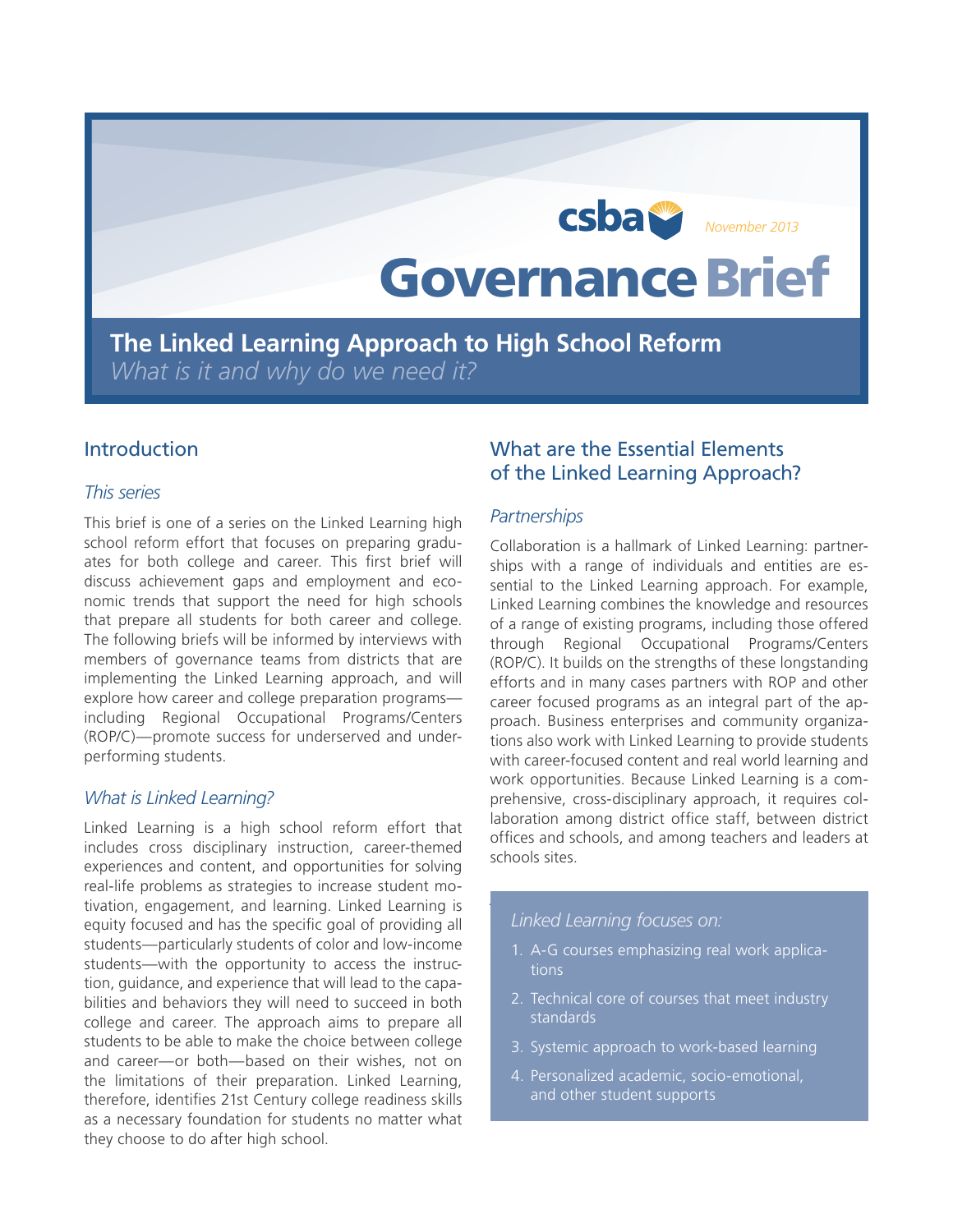# *Career-themed real-world experience and problem-based learning via partnerships*

Another foundational Linked Learning strategy for closing achievement gaps is to provide career themed instruction and experience. This aspect of Linked Learning increases students' understanding and motivation as they learn through real-world problems—and provides students with experience that builds the skills, knowledge and behaviors necessary for career success.

# *Teachers with attitudes and skills to implement Linked Learning successfully*

1. Linked Learning has the central goal of providing underserved and underperforming students with access to instruction that will promote their opportunity to learn and close achievement gaps. Central to achieving this goal are teachers who have a range of capabilities, professional skill, and attitudes. Among these are expectations for success of students of color and low-income students, as well as the ability to: 1) use inter- and intra-disciplinary collaboration in curriculum design and delivery; 2) develop lessons using problem- and project-based learning; 3) create industry and postsecondary education partnerships; and 4) develop learning experiences that integrate career-technical standards, academic standards, and work-based learning experiences.1

In sum, Linked Learning differs from other high school reforms. It is unique in its combination of comprehensiveness, partnerships, strong equity emphasis, and college and career focus.

# Why We Need High School Reform: Outcome Gaps in California

# *The achievement gap in California*

On a positive note, over the last decade all California students—including low-income students and students of color—have made gains on the California Standards Tests, the state academic achievement measure, and some gaps have closed slightly. Nonetheless, large gaps remain and California's low-income, African American, Latino, and English learner students are over-represented among students scoring at the lowest levels and underrepresented among those scoring the highest on these statewide tests (Figures 2 and 3). In order to eliminate or narrow these gaps, California educators must find the ways to foster more rapid and dramatic achievement for students of color and low-income students.

**Figure 2:** English–Language Arts California Standards Test (CST): Percentage of Students Proficient & Above by Subgroup



**Figure 3:** Mathematics California Standards Test (CST): Percentage of Students Scoring at Proficient and Above by Subgroup

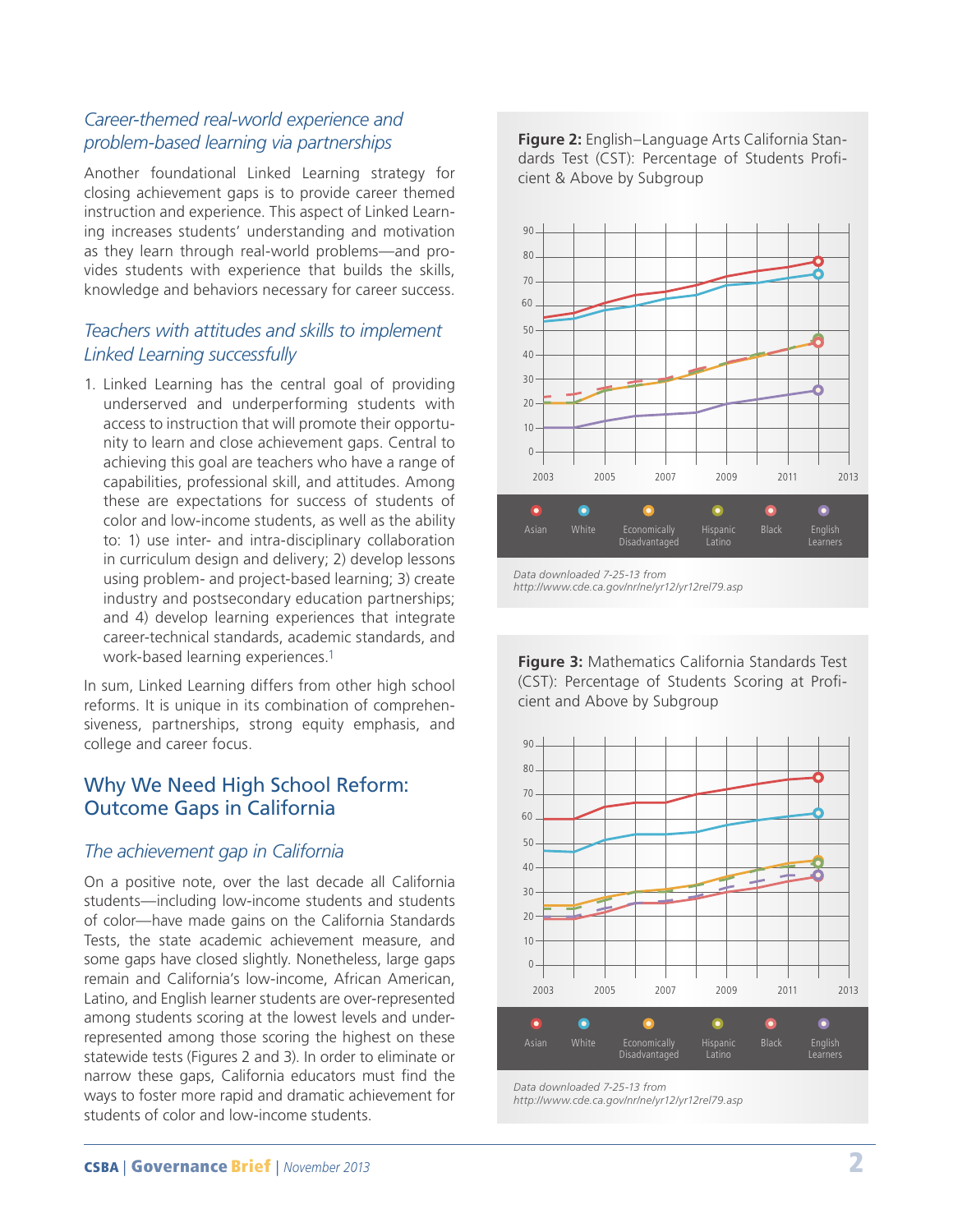#### *NAEP results*

The National Assessment of Educational Progress (NAEP) reflects gaps among subgroups of California students as well. The NAEP is given to a random selection of students nationwide and is considered by many to be the most informative measure of how students are doing because it allows for cross-state comparisons. While achievement gaps on this measure among California students have closed slightly, significant gaps persist. Achievement gaps between African American and White students on both mathematics and reading NAEP tests have not changed significantly since 1990. For Latino students over the same time period, these gaps in math scores have not changed significantly, but have narrowed slightly in reading (Figures 4 and 5).

The California Department of Education's current approach to calculating the graduation rate is to count students entering the 9th grade in a given year, and count the same students at the end of four years to see if they have graduated (or have transferred, are continuing in high school, or have dropped out). Although its critics note that this methodology has limitations (for example, undercounting both graduates and dropouts by not considering what happens to students who remain enrolled after four years), it nevertheless provides a picture of differences among student groups. In the latest CDE report, California's African American and Latino students show lower rates of high school graduation than their White and Asian peers (Figure 6).

*Downloaded 7-29-13 from http://nces.ed.gov/nationsreportcard/pdf/stt2011/2012454CA8.pdf* 0 10 20 30 40 50 60  $70 -$ 80  $90 -$ Asian White Latino Black

**Figure 4:** 2011 NAEP 8th Grade Reading: % California Students Scoring Proficient or Above





*http://nces.ed.gov/nationsreportcard/pdf/stt2011/2012454CA8.pdf*

#### **Figure 6:** California Cohort Graduation Rate for the Class of 2011-12 Statewide Results



*Downloaded 7-26-13 from http://bit.ly/HprbiA*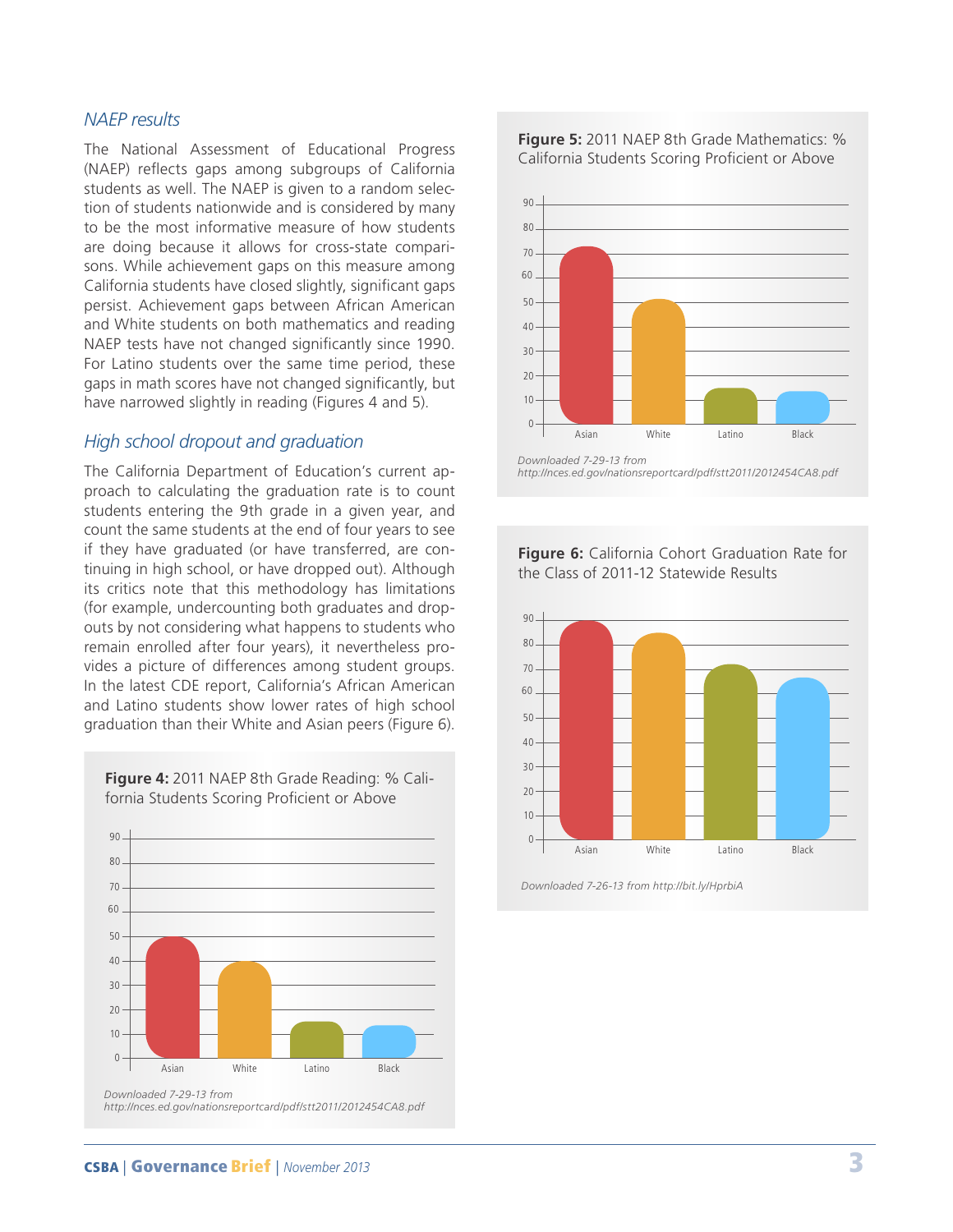# Why We Need High School Reform: Costs of Less and Benefits of More **Education**

### *Cost to individuals and society of dropping out*

Dropping out is costly for individuals. Research indicates that dropouts are more likely to participate in crime, to become teen parents, to have poor health, and to report overall less "well-being" than high school graduates. Moreover, this cost may be enduring: children who are born poor are strongly likely be poor adults, and "Because high school dropouts are twice as likely to be poor as high school graduates, children of dropouts are also more likely to become poor adults."2

All of these factors have an obvious cost to society. A perhaps less evident cost to society is in the area of civic engagement, a long-held goal of public education that citizens be involved in political and community life. High school dropouts are much less likely to vote or participate in the political process in any way. They are also much less likely to be involved in their communities by, for example, volunteering or donating blood.<sup>3</sup>

## *Ongoing effects of less rigorous high school education*

The less rigorous high school preparation of many students of color and low-income students continues to affect the progress of these students when they graduate and go on to college. It not only results in an academic barrier, but also adds to the cost and time it takes to complete a college degree. This is because students with less robust high school preparation often must take remedial classes before enrolling in those that meet degree requirements: nearly 60 percent of current new college enrollees must take remedial classes before they can take credit-earning courses.4 The results of this challenge can be seen in the data documenting the percentages of students from different subgroups who graduate from public colleges within six years.<sup>5</sup> For Asian and White students these numbers are fairly high: 69 percent and 66 percent respectively while for Latino students only 52 percent graduate within six years and only 42 percent of African-American students (Figure 7).

**Figure 7:** 2009, Among Students Who Entered Public Colleges, % Who Graduated within Six Years



# *Effect of greater and less education on employment and income*

These disparities have real and far-reaching consequences to our state, our local communities, as well as to individual students. The economic downturn of the last decade highlighted the relationship between education and economic security as those who lost jobs were the least educated.<sup>6</sup> This translated into a disproportionate impact on minorities. For example, as a result of the recent recession, African Americans are twice as likely to be unemployed as their White counterparts and three times as likely to be unemployed if they are young.7

# *Relationship of education to growing income inequity*

According to The Economic Policy Institute, California has one of the greatest income disparities in the U.S. among ethnic groups. Nearly 40 percent of Latino and 30 percent of African-Americans, while—though still too high—only 18 percent of Asian-Americans, and 15 percent of Whites do not earn a living wage in California. These income disparities are increasing between those with more and those with fewer years of education. Between 1973 and 2003, wages of workers with less than a high school degree decreased by 14 percent. During the same period, wages for those with a college degree increased by 19 percent.8 This disparity in income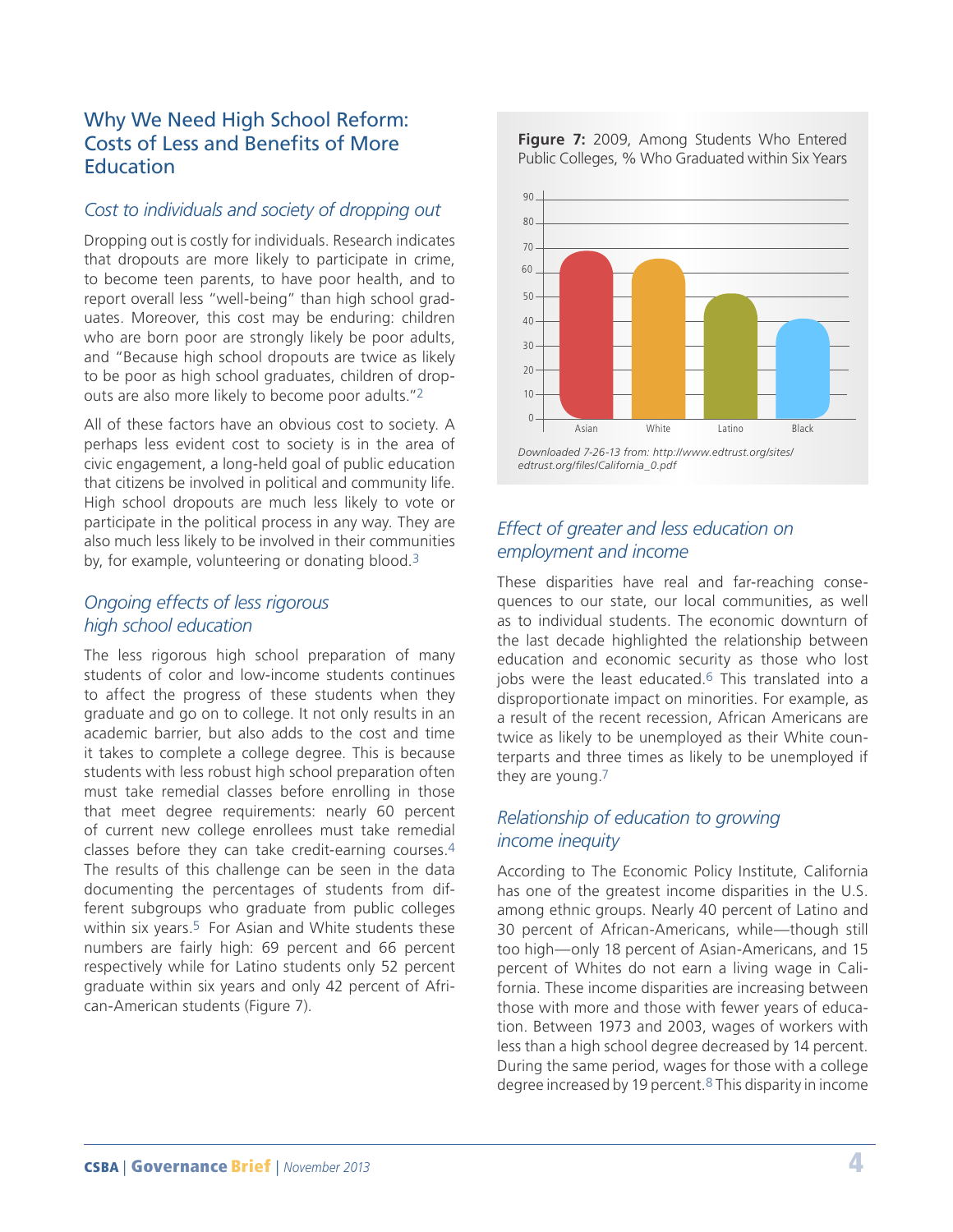between those with and without education translates into income disparity among ethnic groups. Between 2000-2005, only 6 percent of immigrant Latinos, 12 percent of U.S.-born Latinos, and 23 percent of African-Americans earned college degrees compared to 37 percent of Whites, 46 percent of U.S.-born Asians, and 49 percent of immigrant Asians (Figure 8).9



#### *Benefits of college education*

The other side of this coin is the benefit that individuals and society derive from college education. A 2012 nationwide report based on analysis of U.S. census and education statistics, finds that "almost without exception, each successive level of higher-educational attainment yields additional economic benefits."10 For example the authors report that Americans who complete a bachelor's degree have a median income of \$50,360, compared with a median of \$29,423 for people with only a high-school diploma. Those with an associate degree earn some \$9,000 more than those with only a high-school diploma.<sup>11</sup>

More education is also associated with better health. A 2012 study that followed more than 7,000 people over a number of years revealed that those who had at least a bachelor's degree had better mental and physical health by mid-life.12

# *Education requirements related to changing workforce needs*

The trend of increasing education requirements for employment is projected to continue. By 2020, 65 percent of all jobs in the U.S. economy will require postsecondary education and training beyond high school. At the current production rate, by 2020 the United States will fall short by 5 million workers with postsecondary education.13

This shortfall in the college-educated workforce is projected to be even more pronounced in California. Statistics on the state's economy indicate that it is continuing along a trajectory of increasing demand for a highly educated workforce and, if current trends persist, will have one million fewer college graduates than it needs in 2025. Given the state's increasingly diverse student population, and considering the lower educational opportunity and attainment for students of color discussed above, a particular focus on improving education attainment among currently underserved and underperforming students will be necessary if California is to come close to meeting this need.14

# Linked Learning: A Promising Approach for Closing High School Achievement Gaps

Linked Learning holds promise for schools and districts as they look for ways to target their resources under the Local Control Funding Formula (LCFF) to improve high school student outcomes. As noted above, Linked Learning blends a range of research-supported strategies into an overall approach to high school reform. Among the most fundamental Linked Learning strategies are: academic supports for students to ensure that all can participate in rigorous, career-themed courses earning A-G college prep credit; cross-disciplinary instruction; professional collaboration among teachers and leaders; career-themed experience and instruction based on solving real-world problems; guidance from one or more caring adult at school as well as guidance and or mentoring from adults in the world of career or business.15

The blending of these strategies into the overarching Linked Learning approach is relatively new—most schools have been implementing Linked Learning for fewer than five years—and until recently, it has been implemented in a small number of schools. Nonetheless, the approach has shown promise in increasing various student outcomes. For example, a study of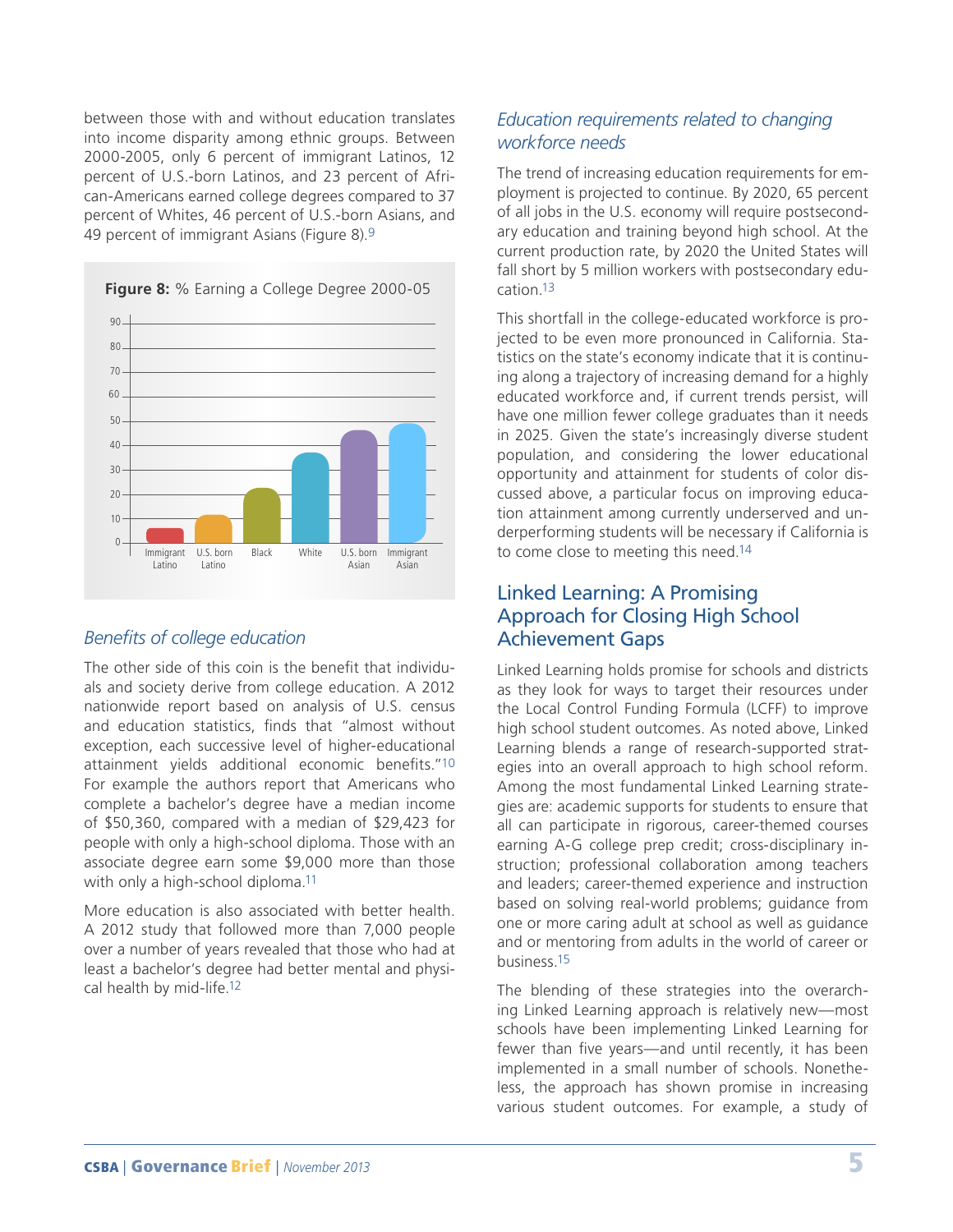Linked Learning in three California school districts found it to be associated with an increase in achievement and graduation among African American, Latino and English learner students in all three.16 Another study of four schools with certified Linked Learning pathways found that the approach mitigated or eliminated barriers to students completing college prep coursework and resulted in higher graduation rates, although students in these schools demonstrated mixed results on standardized assessments of academic achievement. The authors of this latter study also explore both the areas of Linked Learning promise, such as those mentioned above, and the challenges that schools and districts face as they implement the approach. These include providing "all students with meaningful workbased learning opportunities," developing and communicating "a well-articulated vision for college and career preparation that spans the K-12 continuum and ensures that students are progressively challenged at each grade level", and "organizing multiple systems and coordinating their efforts."17 This information about both the promise and challenges associated with Linked Learning provide useful guidance for schools and districts that are interested in implementing the approach.

# Summary

Although there has been some improvement, there are persistent gaps in achievement between students from most Asian groups and White students and their Latino and African American peers. Both now and in the past, this lower education attainment has resulted in less remunerative employment and more unemployment among these groups. Over the last decades the share of jobs in the U.S. and California that require some college education has been increasing, and according to economists, will continue to do so as the country rebounds. Linked Learning seeks to prepare students to take advantage of these opportunities: its goal is to provide students with the capabilities and behaviors that prepare them to go to college and to ensure no matter what route students choose to take after high school, these choices are a result of students' wishes, not the limitations of their educational preparation.

# Questions and Considerations for School Boards

- 1. Does the board have a clear and common understanding of its high school students and their achievement levels and challenges?
- 2. Has the board identified early warning indicators for high school dropout and does it gather evidence of these from its feeder schools?
- 3. Has the board established and articulated clear goals for addressing both opportunity and achievement gaps for underserved and underperforming students?
- 4. Do the board's decisions about allocation of resources demonstrate its commitment to closing these gaps?
- 5. Has the board worked with the superintendent to clarify the indicators of success of current efforts to close these gaps?
- 6. Has the board made clear to the community its priorities with regard to closing outcome gaps?
- 7. Has the board worked with district staff to determine the potential of Linked Learning as a potential approach to close achievement gaps in the district?
- 8. Has the board shared information about and explored community interest and concern regarding the Linked Learning approach and its central features?
- 9. Has the board explored the possibility of community and business partners for the Linked Learning to provide valuable career-focused experiences for students?
- 10. Has the board worked with staff to determine to what extent teachers are prepared for and interested in teaching in a Linked Learning environment, and what it would take to provide the necessary teacher and administrator expertise and time to implement the approach?